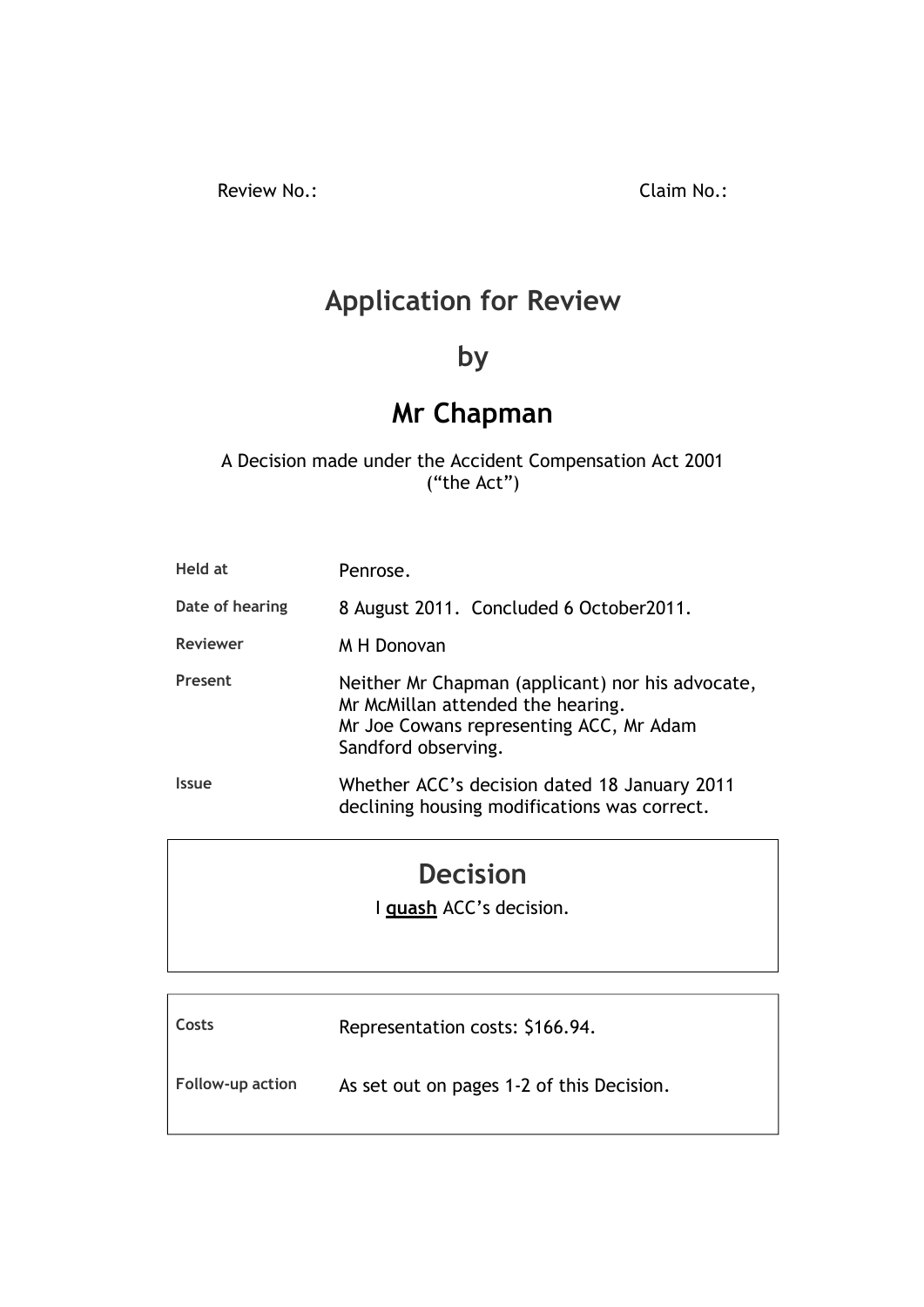# **DECISION**

(Made under Part 5 of the Act)

#### **Issue**

Whether ACC's decision dated 18 January 2011 declining housing modifications was correct. The housing modifications which had been sought and declined were for the windows in Mr Chapman's kitchen to be lowered to allow him to see out from his wheelchair.

# **Outcome**

I **quash** ACC's decision and as provided for in section 145(4)(a) I substitute my decision finding that Mr Chapman is entitled to have ACC provide housing modifications to meet Mr Chapman's injuryrelated needs in observing the rear-section and carport at his house, as well as his injury-related security needs. Mr Chapman is therefore successful in this review.

I find that ACC has wrongly failed to exercise its discretion to provide Mr Chapman with further housing modifications, despite his being assessed as having injury-based needs for this modification. I therefore direct ACC to action those recommendations as follows:

- Commence a trail of a convex mirror placed to allow overview of the rear section/carport;
- At the same time, secure comparative quotes for the modification (enlargement) of the existing window and the installation of a fixed pane window to be used in the event that the mirror trial does not, in fact meet Mr Chapman's needs;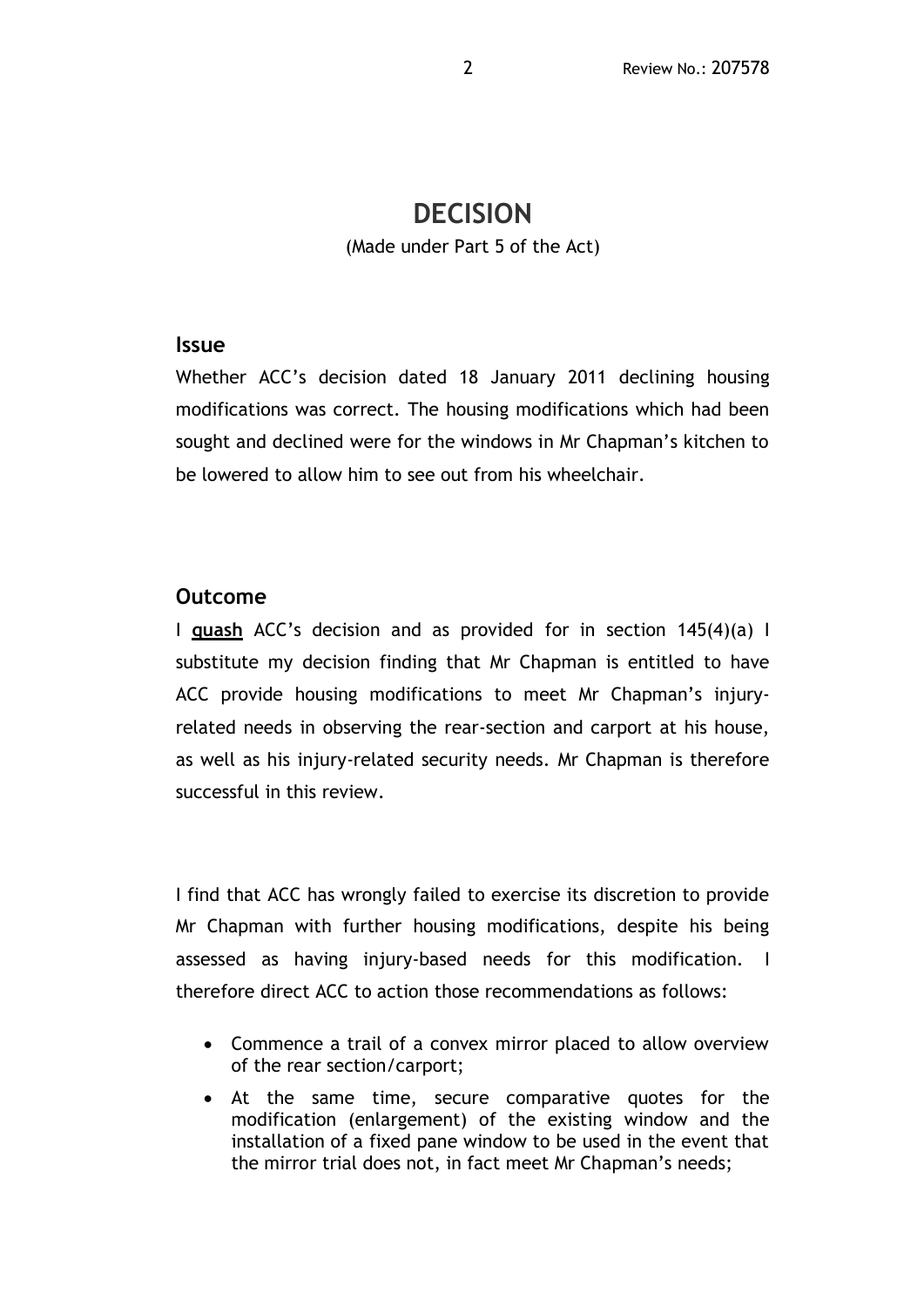Fit security spy-holes to the front and rear door of Mr Chapman's house.

In addition, I further direct that ACC arrange for a security audit to be undertaken for Mr Chapman's property, including the rear section and carport, to ensure Mr Chapman's security needs due to his injurylimitations are being fully addressed.

### **Background**

#### Mr Chapman's covered claim

Mr Chapman has cover for an incomplete T5 spinal cord injury as a result of a motorcycle accident in June 1974. As a result of his injuries from the accident Mr Chapman has lost sensation and functional mobility below the level of his injury (essentially from below the level of his lower chest) and is confined to a (self- propelling) wheelchair.

Mr Chapman is reported to be independent in all his self-cares. He does however require assistance with heavy domestic tasks, and also requires assistance with meal preparation and other tasks he would usually perform when he requires periods of bed rest. He has ACCfunded support for these tasks. He has a modified vehicle to use for driving in the community (also ACC-funded).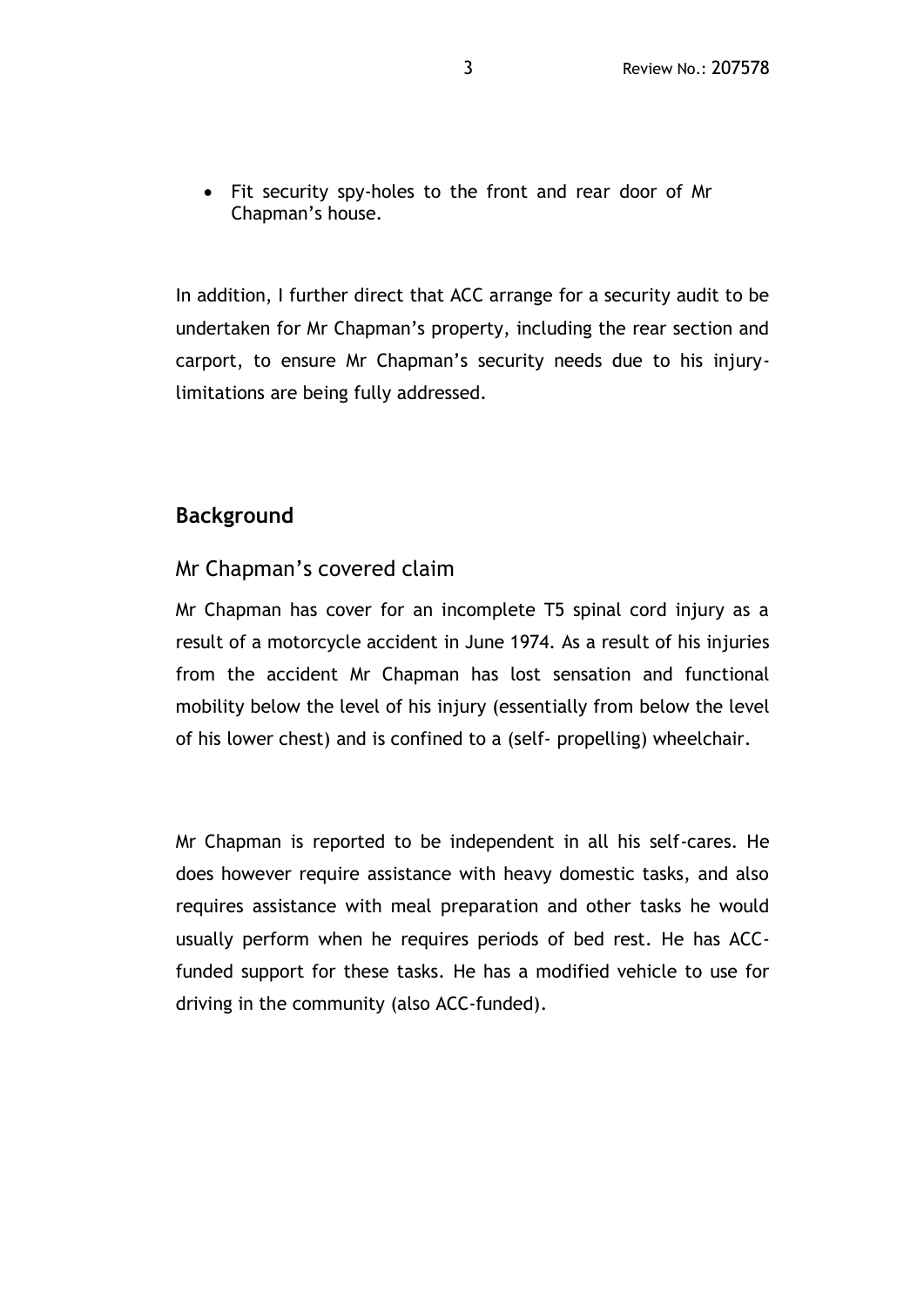Mr Chapman lives in a Housing New Zealand (HNZ) property in an area where he has a strong social and family network. ACC has previously funded appropriate modifications to this house to enable Mr Chapman to live there independently. These modifications involved improving access to and from the house, within the house, changes to the bathroom to enable Mr Chapman to access the shower and toilet facilities independently, alterations to the height of kitchen benches, sink and cooker to allow Mr Chapman to use these independently.

#### What led to this review?

On 3 November 2010 Mr Chapman was assessed in relation to a request for further housing modifications. The assessment was conducted by Gill Crosby, an occupational therapist from FAST. The issue for assessment was Mr Chapman's request for further modifications in his kitchen to enable him to see out of the windows in his kitchen.

The main kitchen windows were not accessible to Mr Chapman, being above his head height and therefore only affording him a view of the upper half of the rear fence of his section. Another window, to the side, allowed some limited view of part of the carport where Mr Chapman's car was stored.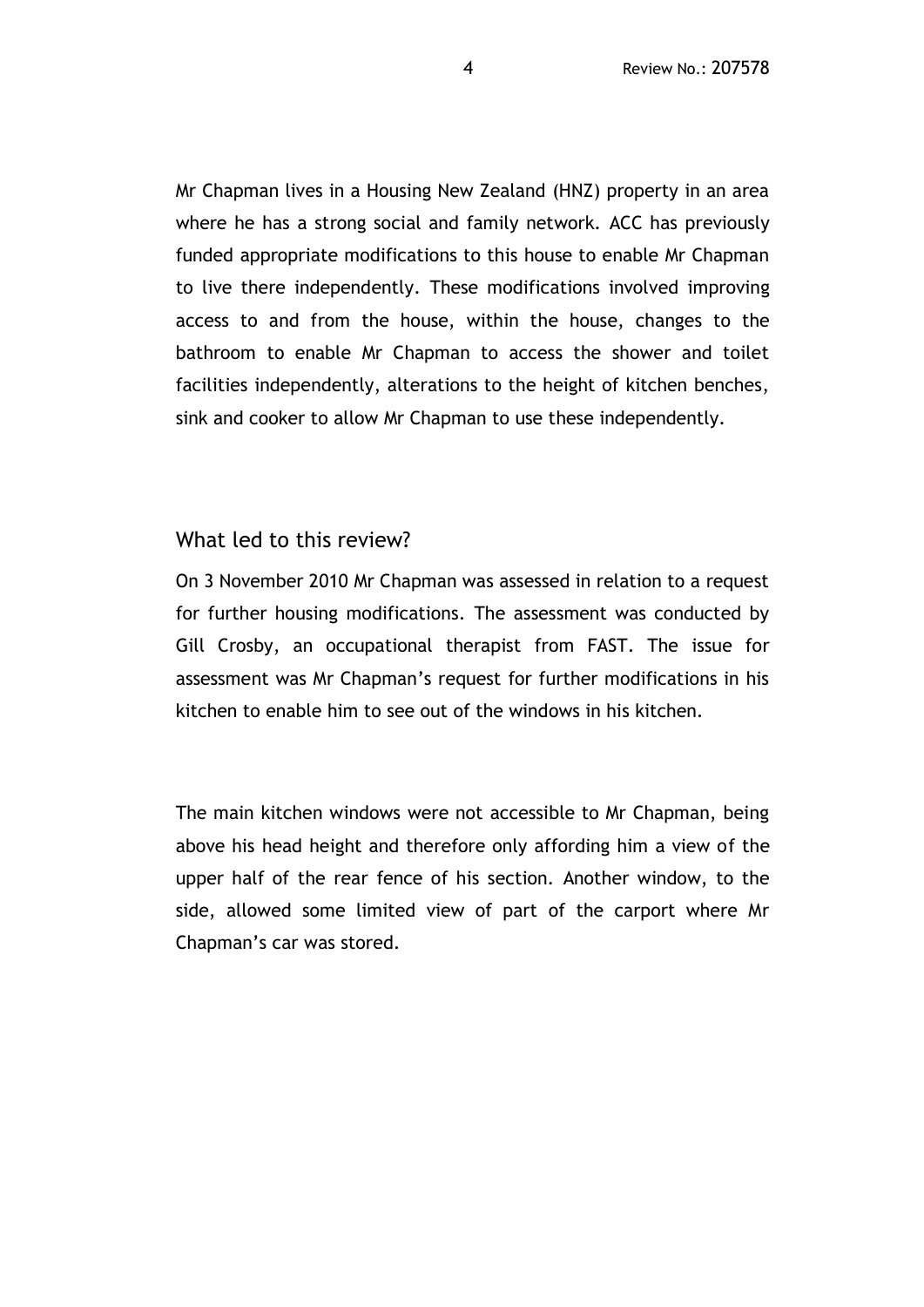The assessor noted that Mr Chapman's reasons for seeking a modification were:

- 1. security: Mr Chapman was unable to observe anyone trespassing on the rear of his property, and was unable to adequately observe the area where his car was parked;
- 2. social interaction: because he was unable to see out his kitchen windows he was unable to see friends and children in the garden unless he went outside to do so.

The assessor made the following recommendations to address these interests:

- 1. installation of a parabolic mirror to allow an overview of the rear of the section and the carport. This would need to be properly trialled to be sure that it did meet the need identified by Mr Chapman;
- 2. lowering the height of the existing rear windows by increasing their size (i.e. increasing the existing size of the current functioning windows);
- 3. installation of an additional (non-opening) window to allow an overview of the rear of the property and the carport;
- 4. installation of spy-holes in the front and rear house doors

Ms Crosby noted that it was Mr Chapman's preference to have option

3. She recommended that a comparative quote be obtained to

determine the best option between options 2 and 3.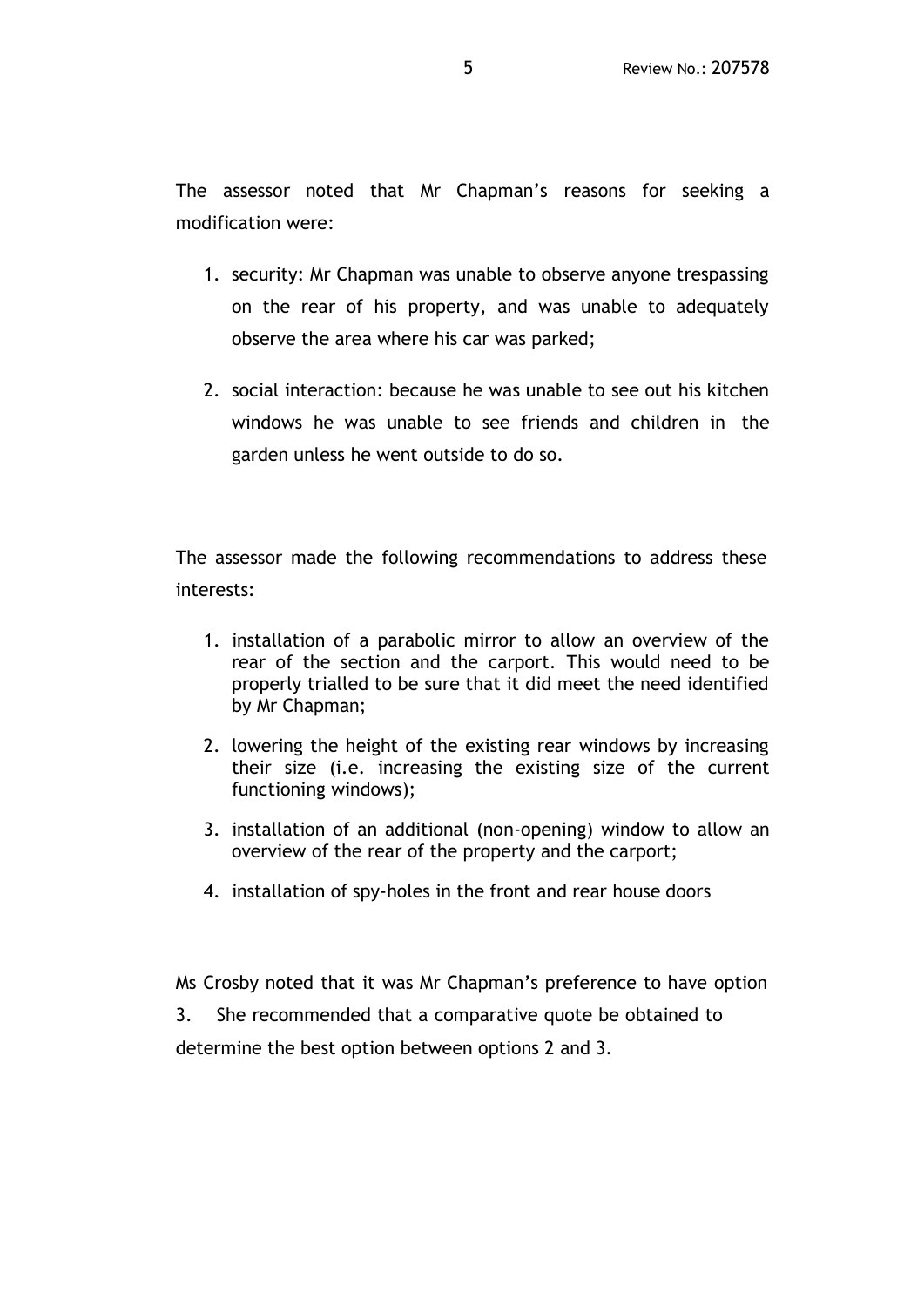## ACC's decision

ACC referred the assessment report, and its recommendations, to the Manager, Housing and Vehicle Modifications. It addressed the request as arising solely on the basis of security needs. ACC concluded that no action should be undertaken in respect of this request because "security is a common social need but not an injury related need and therefore there can be no entitlement."

On 13 January 2011 ACC wrote to Mr Chapman declining his request for housing modification, for the reasons noted above.

Mr Chapman disagreed with that decision and brought the present review.

#### **The review hearing**

I opened the hearing on 8 August 2011. ACC attended and presented its submissions. Neither Mr Chapman nor his advocate, Mr McMillan attended. Mr McMillan advised that his written submissions were to be forwarded but due to technical difficulties he was unable to print them on the day of the hearing.

I therefore adjourned the hearing and provided the parties with a timetable for exchange of written submissions. The parties provided submissions as directed and I concluded the hearing on 6 October 2011.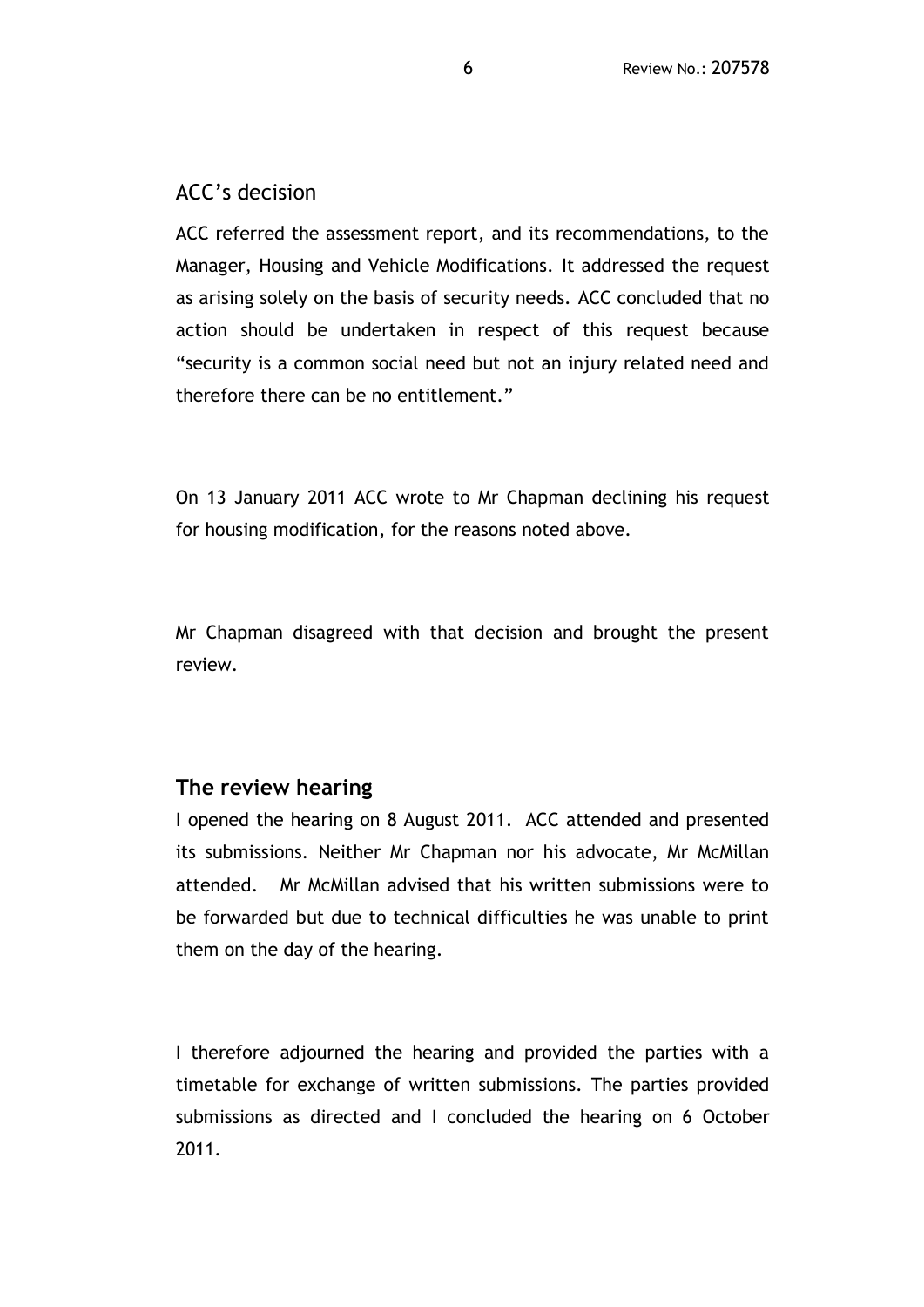# **The law applying to this issue**

Under section 81 ACC is liable to provide social rehabilitation for certain matters, known as "key aspects". Amongst these is housing modifications The matters to be considered in the provision of any of these key aspects are set out at section 81(3) and (4) and section 84, as follows:

Section 81(3) The Corporation is liable to provide a key aspect of social rehabilitation to a claimant—

(a) if the conditions in subsection (4) are met; but

(b) not earlier than a date determined in accordance with section 83.

…

(4) The conditions are—

(a) a claimant is assessed or reassessed under section 84 as needing the key aspect; and

(b) the provision of the key aspect is in accordance with the Corporation's assessment of it under whichever of clauses 13 to 22 of Schedule 1 are relevant; and

(c) the Corporation considers that the key aspect—

(i) is required as a direct consequence of the personal injury for which the claimant has cover; and

(ii) is for the purpose set out in section 79; and

(iii) is necessary and appropriate, and of the quality required, for that purpose; and

**(iv)** is of a type normally provided by a rehabilitation provider;

**Section 84 Assessment and reassessment of need for social** 

#### **rehabilitation**

(1) An assessment under this section assesses a claimant's need for social rehabilitation and identifies the specific social rehabilitation that the claimant needs.

(2) The Corporation may—

(a) do assessments and reassessments, itself, by using appropriately qualified assessors employed by the Corporation; or

(b) appoint and pay as many appropriately qualified assessors as it considers necessary to do assessments and reassessments; or

(c) both.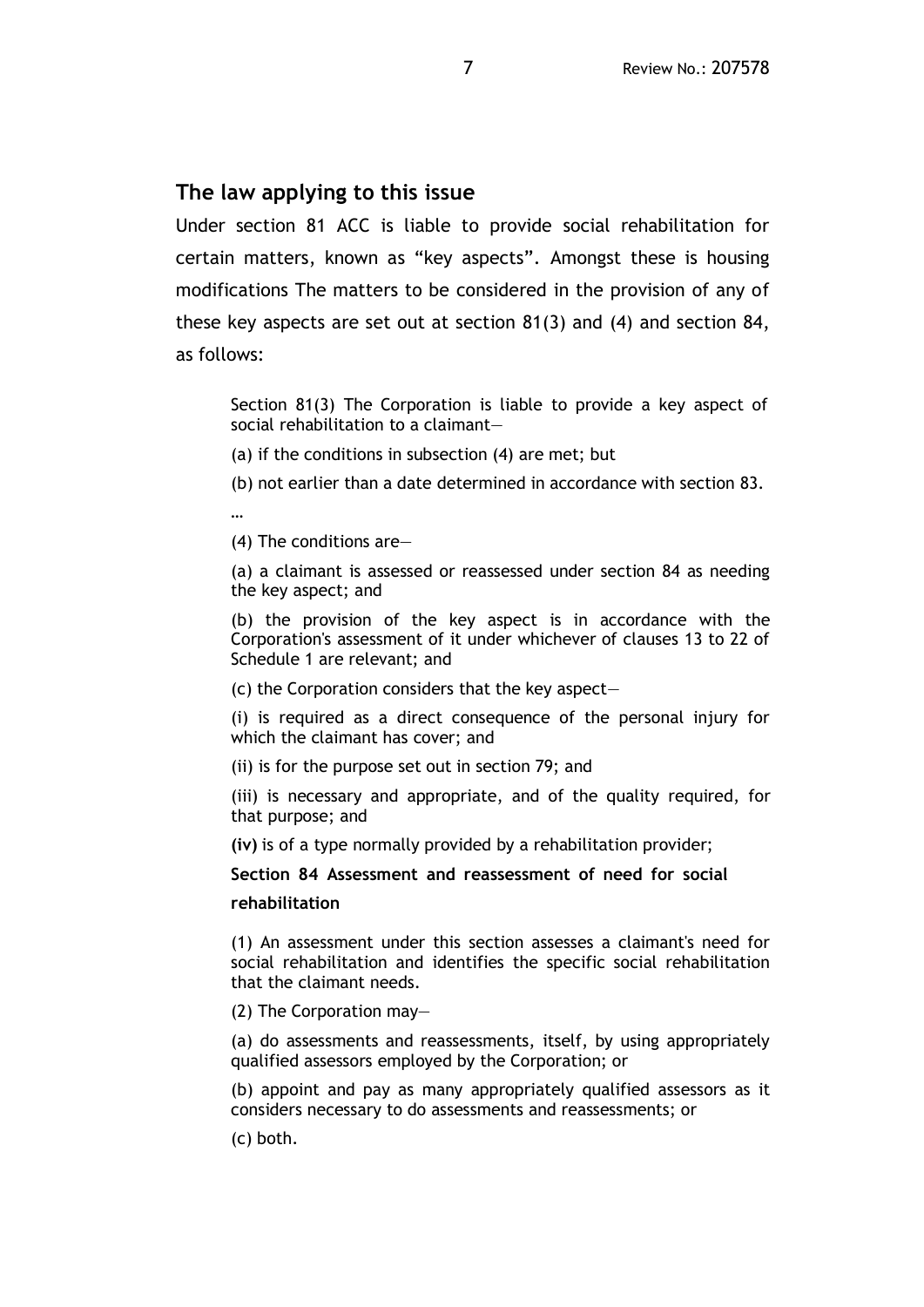Sub-section 81(4) sets out the matters that ACC must have regard to in any assessment of need, such as the claimant's level of independence before and after the personal injury, the likely rehabilitation outcomes, any alternatives and options, the claimant's geographical location, and other matters relative to the claimant.

Clause 18 of the 1<sup>st</sup> Schedule to the Act sets out matters ACC must consider in determining an application (whether or not to provide or contribute to the cost of this key aspect) for home modifications:

- The rehabilitation outcome;
- The claimant's difficulties in accessing, enjoying 'reasonable freedom of movement' and living independently without the proposed modifications;
- How long the claimant is likely to live in their home, and how long s/he is likely to suffer from the difficulties discussed above;
- The cost and benefit to the claimant of the proposed modifications;
- Whether the owner (if not the claimant) agrees to the modifications being done; and
- The likely cost of reasonable alternative living arrangements.

#### Relevant case law

In **Waldie (183/98)** Judge Beattie noted that the Court would only intervene in the exercise of discretion if one of the following three failures had occurred:

- 1. Where discretion is exercised on a wrong principle or if ACC has ignored or misapplied a principle laid down in the statute.
- 2. Where the decision-maker took account of wrong considerations.
- 3. Where the decision is quite plainly wrong.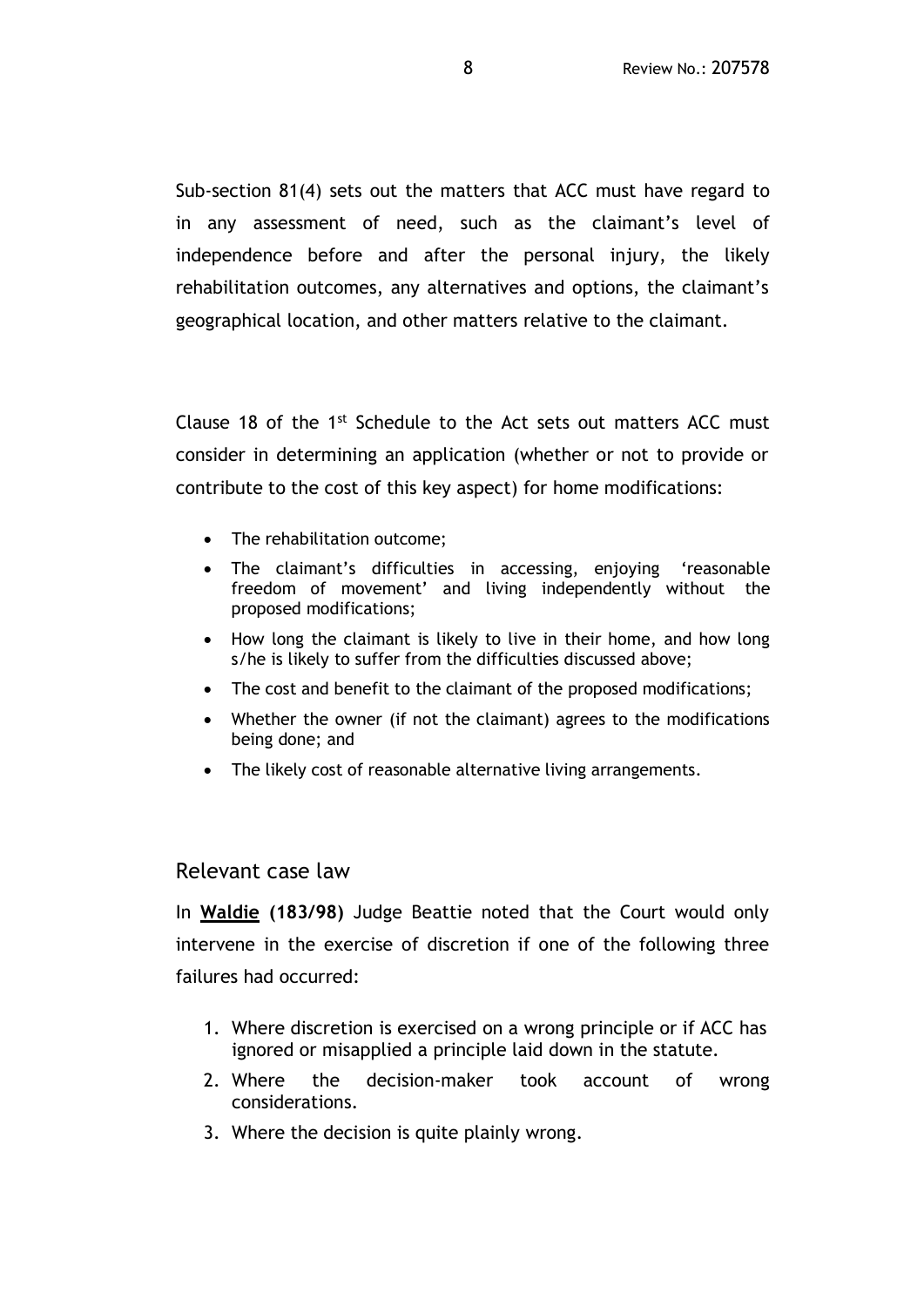That approach has been followed in the case of **Waaka** (101/03). In that case, the court identified the main principle applicable to the exercise of discretion as follows:

As a matter of law, although this Court is hearing this appeal by way of rehearing, nevertheless it is an appeal against the exercise of a discretion and the clear principle of law pertaining to such appeals is that **such a discretion should not be interfered with unless it can be demonstrated that that discretion has been exercised on a wrong principle**. I find that it would require the appellant to demonstrate that the respondent had not complied with its statutory obligations when considering the appellant's application for attendant care or that having viewed the matter as a whole the Court could not accept that the decision was proper and fair.

In the court's view, due weight must be given to an assessor's report once they have visited the claimant and provided their professional opinion. In the case of **Woods** (320/03), the court commented:

**The Court is only concerned with a capsule of time [covered by the period of time covered by the assessment report].** I have considered the assessment of [the appellant] and found it to be thorough and based on sound reasoning. As with other assessments which various other provisions of the Act require to be made by professionals, it should be the case that **such an assessment should not be disregarded unless there are clear and cogent reasons demonstrated for doing so.** 

### **Analysis**

In considering the provision of social rehabilitation, the overriding consideration is that set out in section 79, namely to "assist in restoring a claimant's independence to the maximum extent possible." While ACC may adopt policies and processes in the provision of social rehabilitation, and assessments conducted for the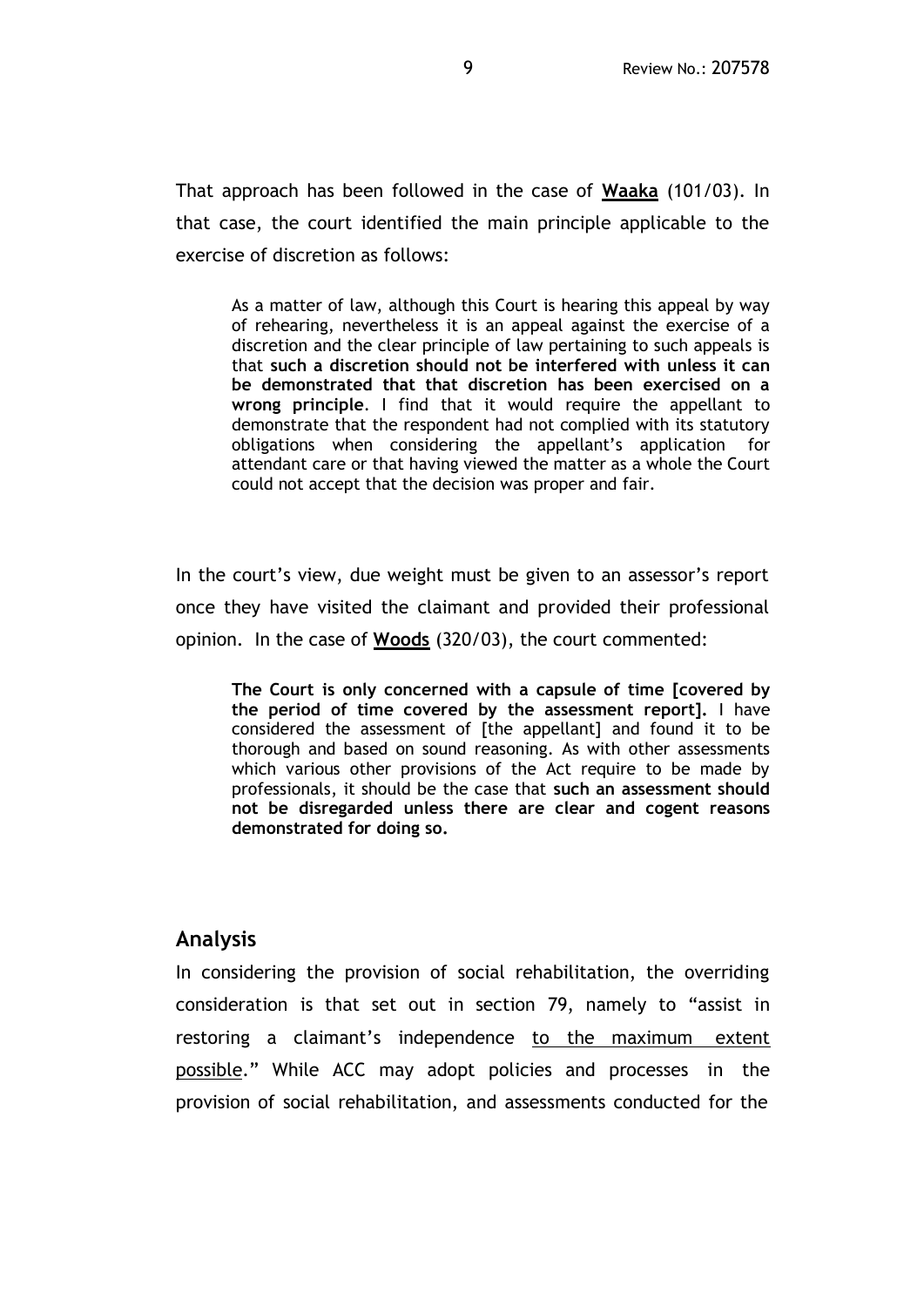purpose of determining needs, those processes cannot supercede the requirement in section 79.

Any assessment conducted by ACC must also direct itself to that requirement, and may not diverge, from that purpose. Section 81(4) and clause 18 provide the only framework that is to be considered in achieving that purpose.

In this case I find that ACC's decision declining to make any provision for Mr Chapman's request to be able to see the rear of his section is wrong and cannot be maintained.

I find that ACC was plainly wrong to decline to make any provision for Mr Chapman's need to see out into his rear section. Mr Chapman is clearly prevented from doing this activity by his injury. The injurybased need for him to mobilize in a wheelchair means he is below window-height in relation to the rear windows/rear section at all times when in the kitchen. The assessor has offered a range of options, yet ACC has not acted on any of them.

The reasons for ACC's decision to take no steps appears to rest on its view that one of the reasons identified by the assessor, the need to maintain security of the rear of the property through observation, was not an injury-related need because non-injured members of the community would have a similar need.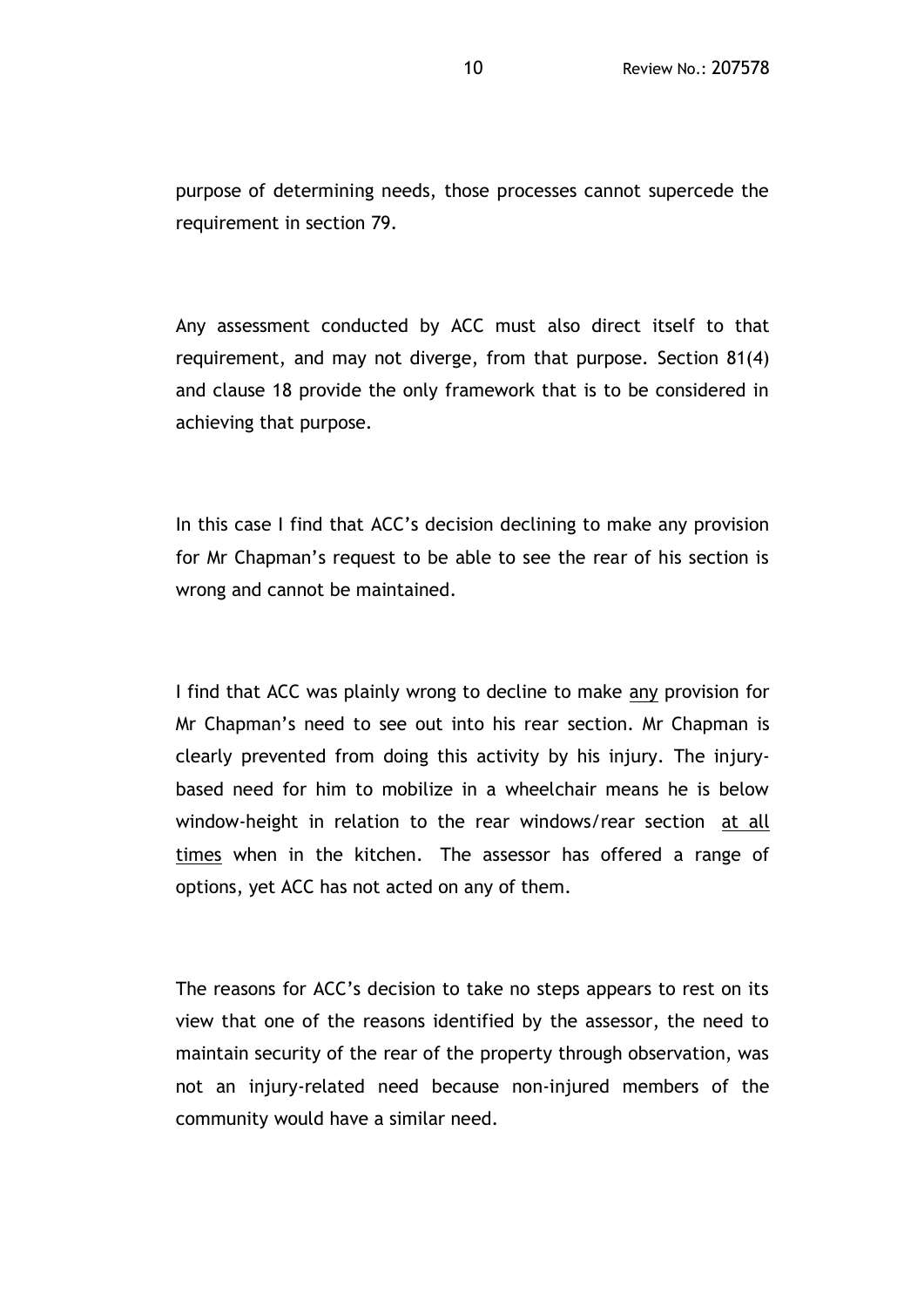Such an analysis entirely ignores the fact that Mr Chapman has no capacity to even casually observe the rear of the section, as other members of the public can routinely do. Yet he is, due to the nature and extent of his covered injury, in a more vulnerable position in terms of his personal and domestic security when compared to the general public. I find that because of those injury limitations Mr Chapman is, in fact, in a lesser position as compared to the wider public. The provision of social rehabilitation is intended to address that deficit. Consequently, by disregarding that injury-related impact on his entitlement to security I find that ACC has failed to take a relevant consideration into account when declining to exercise its discretion to provide any housing modifications.

Further, I find ACC has wrongly confined its assessment of Ms Crosby's recommendations to only an issue of security. It is clear from the assessment report that a second basis was identified. This was Mr Crosby's interest in being able to fully engage with his family and social network when they visited him in his home.

Simply put, the report noted that Mr Chapman's ability to engage in this way when in his own home was not being maximised the greatest extent practicable (as required by section 79) because he was only able to enjoy his rear section, and any activities being performed there (whether positive or negative in nature) by going outside. That limitation was due to the combination of his being in a wheelchair and the height of the present windows looking over the rear section.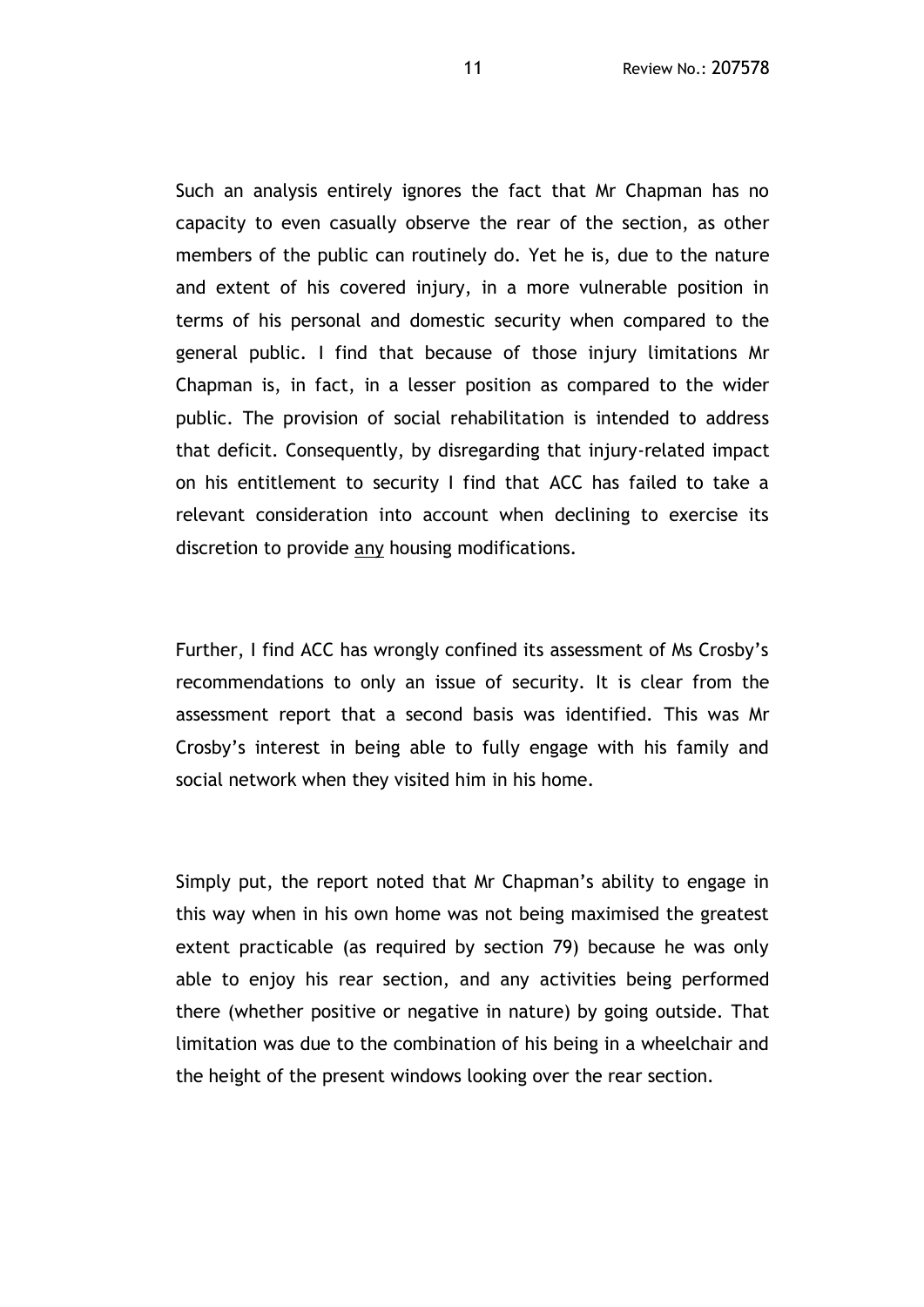The assessor, Ms Crosby, proposed a number of options to meet that identified need. And, contrary to ACC's decision, Mr Chapman's preferred option was not to have the existing windows modified (by enlarging or lowering them) but rather to have a fixed pane window placed into the rear of the kitchen wall, so that both the carport and the rear section could be seen. The recommendation was for ACC to do a comparative costing of this option with the possible modification of the existing windows, to identify the most cost-effective option. But, as well, ACC was recommended to trial a convex mirror (which the assessor was uncertain would address Mr Chapman's identified needs).

I find that ACC has incorrectly failed to exercise its discretion to provide an key aspect of social rehabilitation to Mr Chapman. Applying the court's approach in **Waldie** and **Waaka** (above) I am able to set ACC's decision aside. I must now consider whether I am able to excise that discretion myself.

I find that I am, as I am able to rely on the Housing Modifications assessment report recommendations.

#### **Conclusion**

For the reasons set out above I **quash** ACC's decision and substitute my own decision.